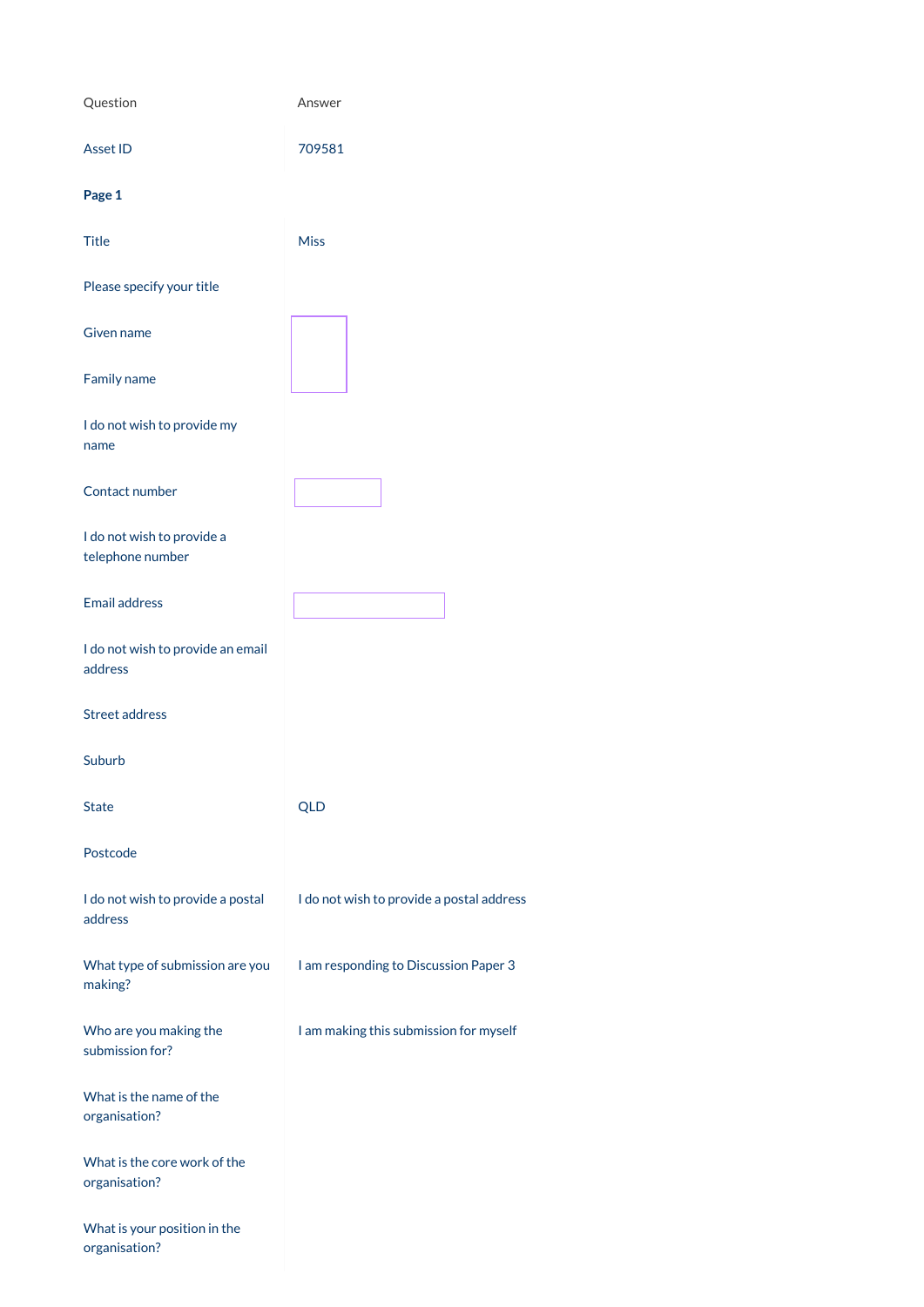| Question                                                                                                                    | Answer                                                                                                                                                                                                                                                      |
|-----------------------------------------------------------------------------------------------------------------------------|-------------------------------------------------------------------------------------------------------------------------------------------------------------------------------------------------------------------------------------------------------------|
| Do you have authority from the<br>organisation to make a<br>submission on its behalf?                                       |                                                                                                                                                                                                                                                             |
| Please specify who you are<br>making this submission for                                                                    |                                                                                                                                                                                                                                                             |
| Please select at least one from<br>below                                                                                    | I have lived experience of domestic, family or sexual violence and/or of the criminal justice<br>system, I have supported a friend or family member experiencing of domestic, family or sexual<br>violence and/or engaging with the criminal justice system |
| Please specify (if Others was<br>selected)                                                                                  |                                                                                                                                                                                                                                                             |
| Are you able to advise a<br>timeframe for when most of the<br>lived experience/observations in<br>your submission occurred? | In the past 10 or more years                                                                                                                                                                                                                                |
| Page 2                                                                                                                      |                                                                                                                                                                                                                                                             |
| How would you like us to use<br>your information?                                                                           | Anonymous - published on website                                                                                                                                                                                                                            |
| Page 3                                                                                                                      |                                                                                                                                                                                                                                                             |
| What is your age range?                                                                                                     | I am between 36 - 45 years old                                                                                                                                                                                                                              |
| What is your gender?                                                                                                        |                                                                                                                                                                                                                                                             |
| Please specify other gender                                                                                                 |                                                                                                                                                                                                                                                             |
| What is your current postcode?                                                                                              |                                                                                                                                                                                                                                                             |
| What is your main language<br>other than English spoken at<br>home?                                                         |                                                                                                                                                                                                                                                             |
| In which country were you born?                                                                                             | Australia                                                                                                                                                                                                                                                   |
| Do you identify as a member of                                                                                              | Person who identifies as LGBTQI+                                                                                                                                                                                                                            |

any of the following groups? (Please tick all that apply)

**Page 4**